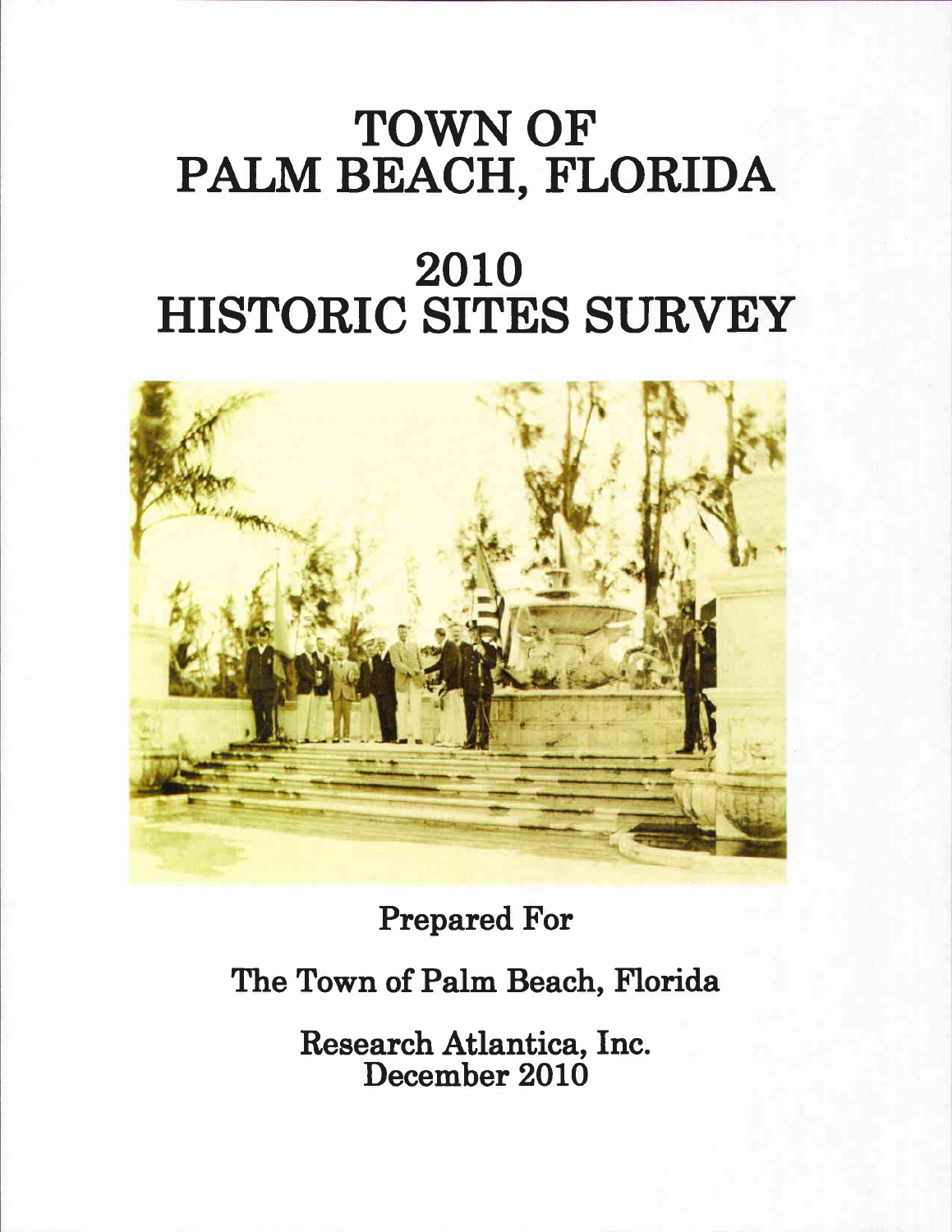# TOWN OF PALM BEACH, FLORIDA 2O1O HISTORIC SITES SURVEY

## Table of Contents

| <b>Project Staff</b>                                                                                                                                                    | ii |
|-------------------------------------------------------------------------------------------------------------------------------------------------------------------------|----|
| Acknowledgments                                                                                                                                                         | ii |
| Introduction<br>The Purpose of Historic Preservation<br>What Are Historic Resources?<br>The National Register of Historic Places<br>and the Florida Site File Inventory |    |
| <b>Survey Method</b>                                                                                                                                                    | 3  |
| The Growth and Development of the Town of Palm Beach                                                                                                                    | 4  |
| Architectural Description of Sites in Palm Beach                                                                                                                        | 19 |
| Recommendations                                                                                                                                                         | 22 |
| <b>Regulation of Historic Resources</b>                                                                                                                                 | 31 |
| Administration of Historic Preservation                                                                                                                                 | 34 |
| "Potentially Eligible for the Local Register"                                                                                                                           | 36 |
| Severely Altered and Demolished Sites                                                                                                                                   | 52 |
| <b>Bibliography</b>                                                                                                                                                     | 54 |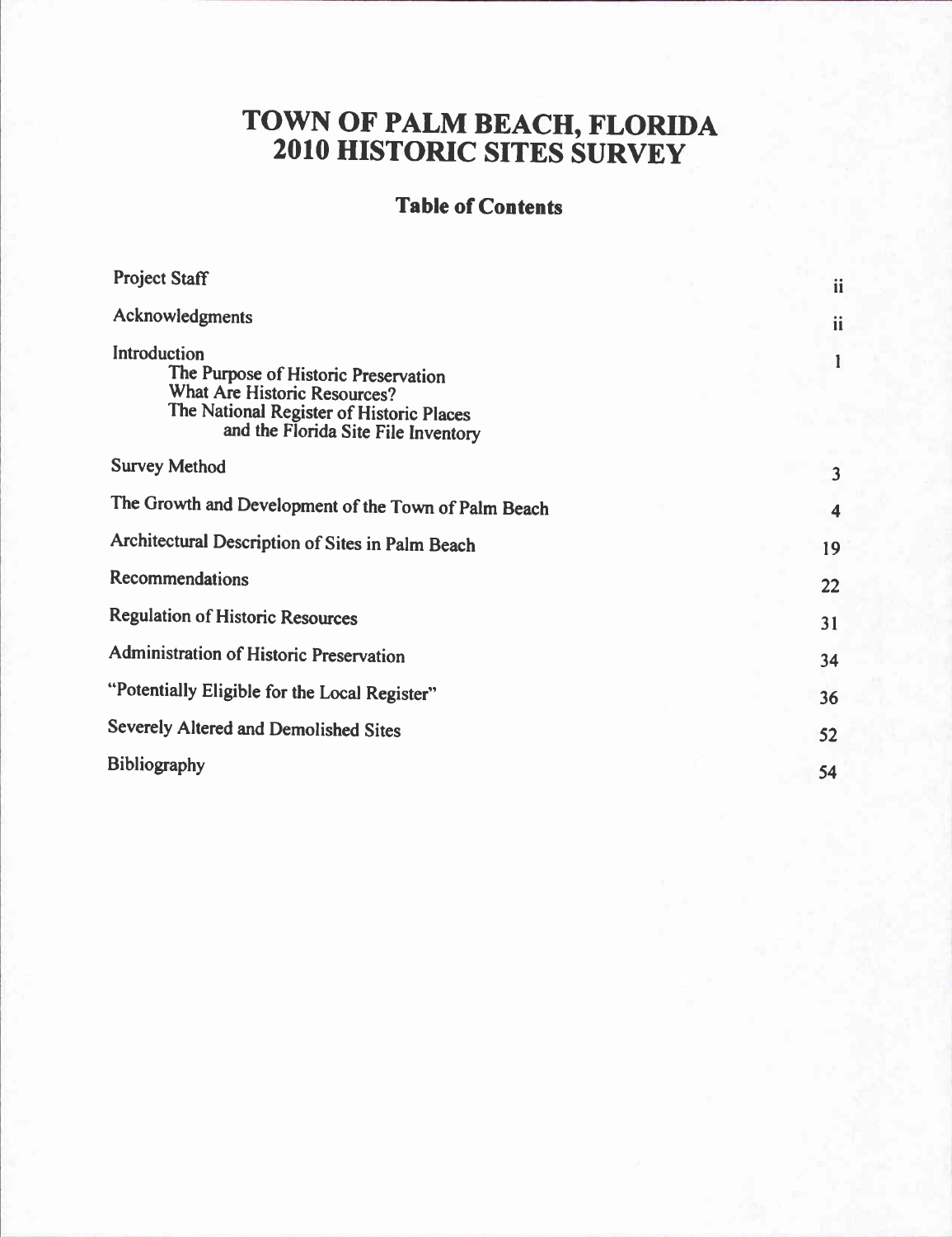## PROJECT STAFF

The Town of Palm Beach 2010 Historic Sites Survev was conducted by: Research Atlantica. Inc.

| <b>Field Survey:</b>          | Jane S. Day, Ph.D.      |
|-------------------------------|-------------------------|
| <b>Architectural History:</b> | Jane S. Day, Ph.D.      |
| <b>Historical Research:</b>   | Jane S. Day, Ph.D.      |
| <b>Photography:</b>           | Jane S. Day, Ph.D.      |
| <b>Computer Application:</b>  | Sandra L. Norman, Ph.D. |
| <b>Written By:</b>            | Jane S. Day, Ph.D.      |

## ACKNOWLEDGMENTS

The Town of Palm Beach 2010 Historic Sites Survey was a cooperative effort performed by many people. Like all successful surveys, it was only with the community's help and input that much of the information could be gathered and recorded.

The Town of Palm Beach supported this project by funding a special contract with long time historic preservation consultants Research Atlantica, Inc. to perform the work. Special thanks should be given to Mayor Jack McDonald, and Town Council members: David A, Rosow, Town Council President, Gail Coniglio, President Pro Tem. William J. Diamond. Richard M. Kleid and Robert N. Wildrick. Town Manager, Peter B. Elwell, and Director of the Planning, Zoning & Building Department, John Page, gave the project their full support. The help of John C. Lindgren, Planning Administrator, and Cindy Delp, Office Manager, was invaluable. Veronica Close, Paul Castro, Jeffrey Taylor, Kathleen Rudderman, Jackie Kervi, and David Donta answered questions and lent a hand whenever asked.

The Preservation Foundation of Palm Beach played an important role in this effort. Adam A. Pinter and Wallis W. McMillin, summer interns from the foundation's Anthony K Baker Internship Program, worked in the field and the archives with Jane Day helping to document new listings on Everglades Island. We thank them for their help and hope that this experience will benefit their careers in the field of historic preservation. Special thanks should also be given to Alexander C. Ives, Janice G. Owens, and John Masheck for their tireless support of the Town's preservation program.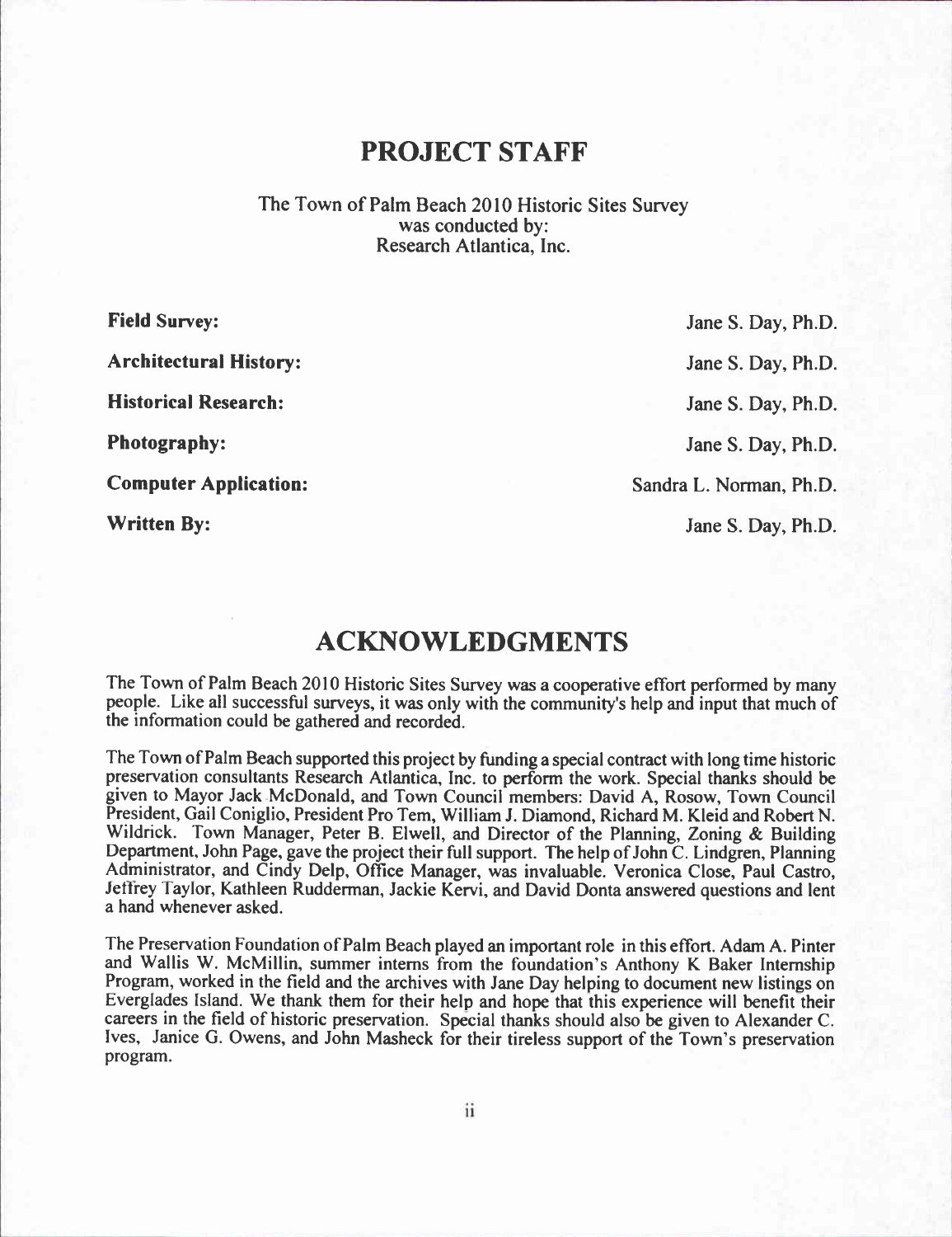Eugene Pandula. Chairman of the Landmarks Commission. was always there to answer questions and discuss the philosophy behind historic preservation issues. His knowledge of architecture and preservation is broad, and he has served the Town well for many years. Other Landmarks Commissioners: William Lee Hanley. Jr., William O. Cooley. Dudley L. Moore, Jr., Edward Austin Cooney. Charles Roberts. William P. Feldkamp, D. Imogene Willis. Wallace Rogers. and Rachel Lorentzen, serve tirelessly throughout the year. We thank them for their dedication.

We would also like to thank the staff at the Florida Division of Historical Resources, Florida Department of State. Their leadership. suggestions and support help all of us in Florida who work for historic preservation.

Without the citizens and property owners of the Town of Palm Beach none of this survey could have been completed. They permitted photographs and site inspections. and answered questions to the best of their knowledge. An historic sites survey is a working tool and as such is never complete. Forms and recommendations should be updated as new information becomes available. It is the hope of the staff of Research Atlantica, Inc. that this survey will be the basis for future historic preservation planning in the Town of Palm Beach and will help the citizens recognize the important place their community holds in South Florida history.



The Palm Beach Hotel and St. Edward's Church. date unknown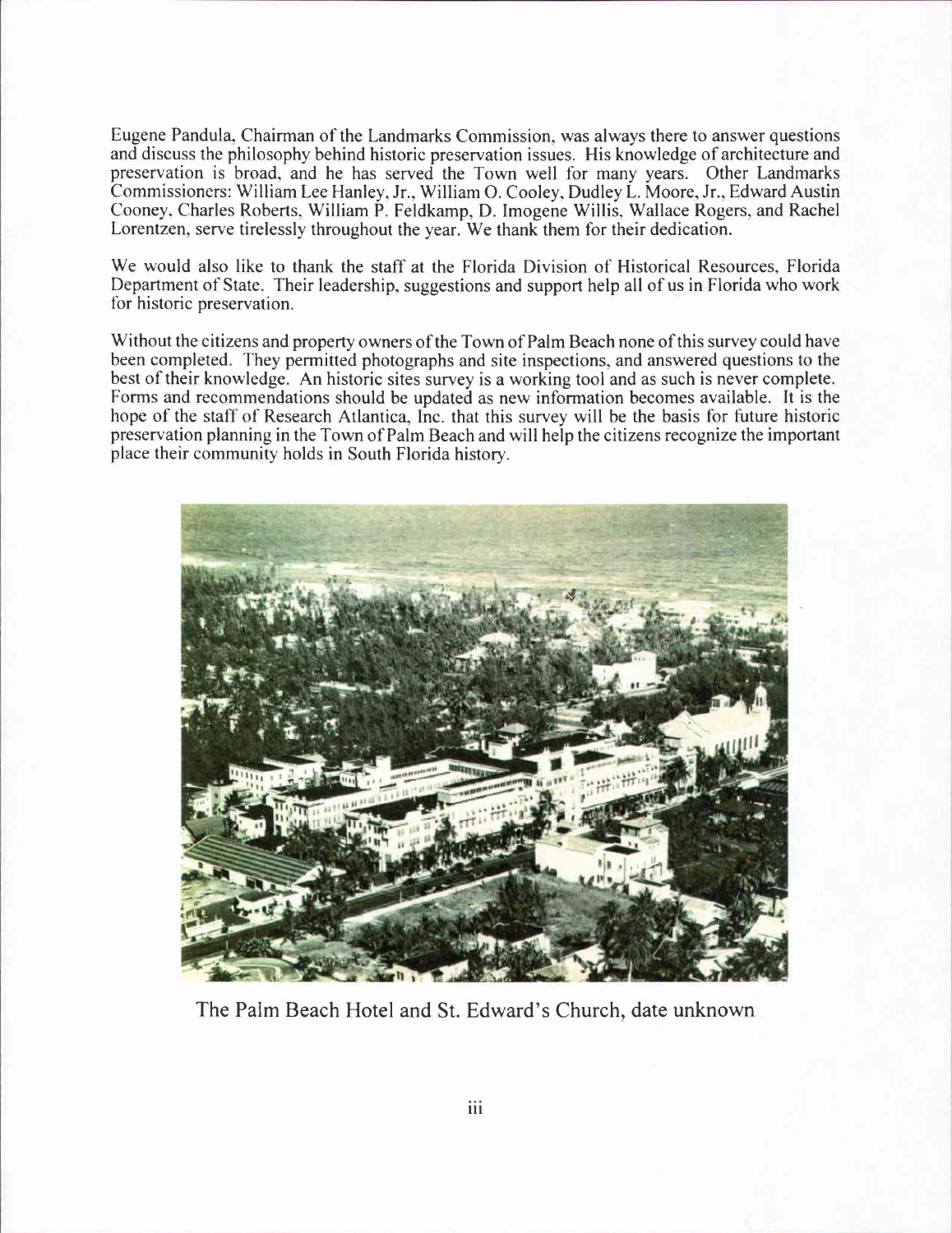## INTRODUCTION

#### The Purpose of Historic Preservation

Increasingly in South Florida, historic and cultural resources are threatened by destruction due to rapid growth in population and ensuing development. Resources are links with the past, they make communities unique, giving them a "sense of place," and provide a source of pride. More importantly, historic resources allow for the education of present and future generations of their place and time in the continuum of the human experience and societal development. The purpose of historic preservation is not to halt growth or change, because it is recognized that both are needed to keep a community alive. The purpose of historic preservation is to integrate the past with the present and the future.

#### What Are Historic Resources?

Historic resources as defined in Chapter 267 of the Florida Statues are:

"any prehistoric or historic district, site, building, object, or other real or personal propety of historical, architectural, or archaeological value. These properties or resources may include, but are not limited to, monuments, memorials, Indian habitation, ceremonial sites, abandoned settlements, sunken or abandoned ships, engineering works, treasure trove, artifacts, or other objects with intrinsic historical or archaeological value, or any part thereof, relating to the history, government, and culture of the state."  $(s.267.021(3), F.S. 1986)$ 

Historic resources are the non-renewable visible remains of the past. Once they are lost, they can never be replaced. The preservation and maintenance of historic resources results in a community's sense of stewardship for present and future generations. The analysis and interpretation of historic resources are not undertaken just to understand the past, but to give a community a sense of its unique place in history.

### The National Register of Historic Places and the Florida Site File Inventory

Historic resources are defined in a national context by the National Register of Historic Places which is maintained by the National Park Service, under the Department of the Interior. The criteria used by the National Register to determine historical significance can also be used as a guideline for local determination and listing. The criteria for listing on the National Register are:

- A property is associated with events which have made a significant contribution to the broad patterns of history; or l.
- A property is associated with the lives of persons significant in the past; 2.
- A property is significant if it embodies the distinctive characteristics of a type, period, or method of construction, for example, it represents the work of a master, or if it possesses high artistic values, or if it represents a significant and distinguishable entity whose components may lack individual distinction, such as a district; or 3.
- A property which yields, or may be likely to yield, information important in prehistory or history. 4.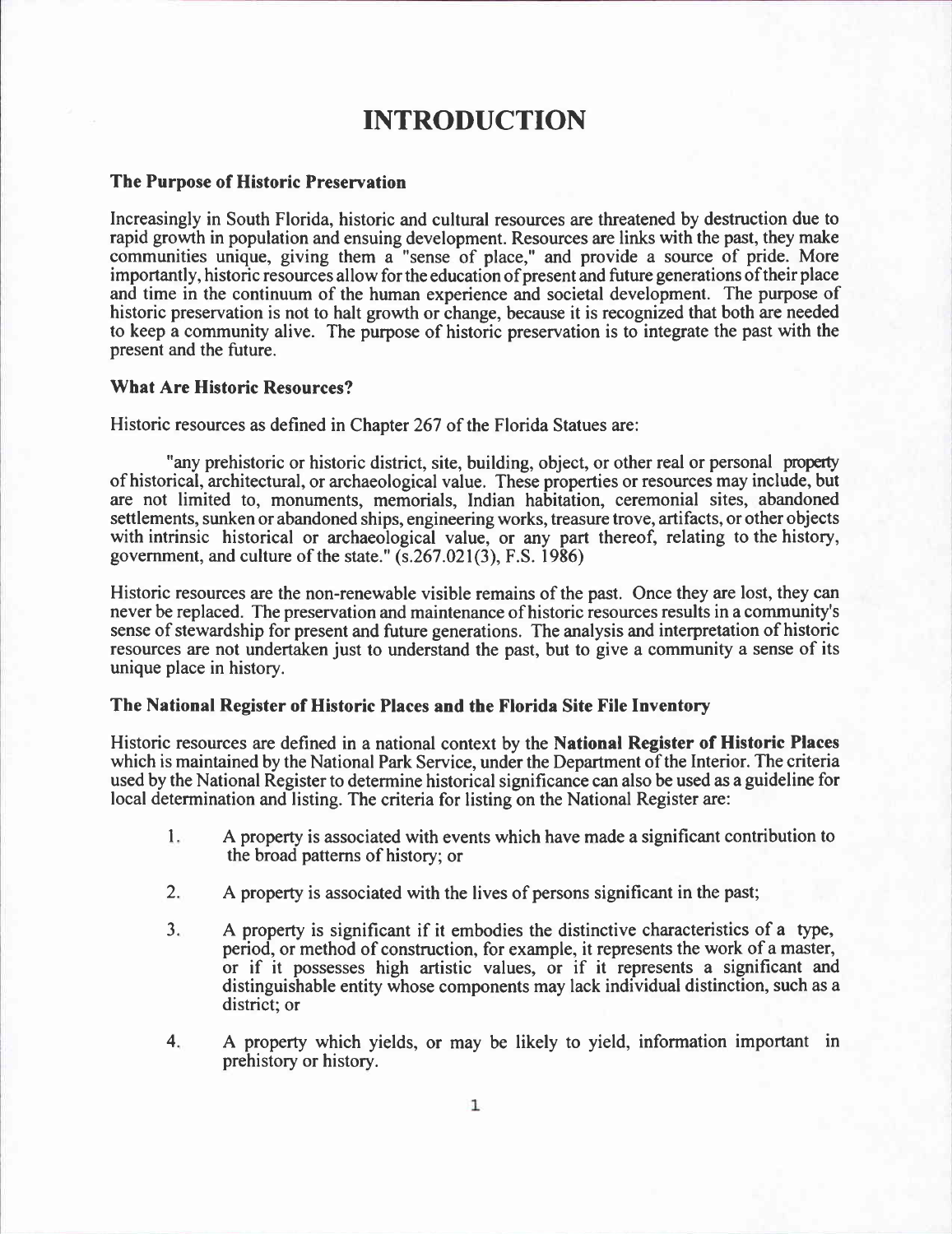The Florida Department of State, Division of Historical Resources utilizes the national criteria but is less restrictive about what is included in the Florida Master Site File. The Florida Master Site File (FMSF) inventory is maintained by the Florida Department of State, Division of Historical Resources and is utilized as a first source information bank for local preservation planning. The general procedure for generating an inventory is to record all resources which are fifty years or older. However, a site does not necessarily have to be fifty years old if an important person or event is associated with the resource, nor does it have to be historically or architecturally significant for recording. All sites, buildings, structures and objects, no matter how insignificant they may seem, should be recorded on a FMSF form to have a comprehensive inventory of historic resources in a community.

Historic site surveys are important because they are the first step in establishing a community's historic preservation program. Surveys are conducted to develop an inventory of historic resources in a community, and are used as the foundation for preservation planning. Surveys identify styles of architecture, dates of construction, and condition of historic resources. When available, surveys identify past and present owners and their place in a community's history. Surveys, therefore, build awareness in a community of the scope and significance of their cultural resources.

Several types of historic resources can be recorded on the FMSF such as buildings, engineering structures, objects, landscapes, and archaeological sites. In the present survey of the Town of Palm Beach buildings and other architectural features such as fountains, entrance piers, and walls were recorded. Each site's physical characteristics and historic significance are recorded in a systematic way on a Florida Master Site File form. With few exceptions, a site needs to be fifty years or older to warrant recording. Each site is assigned its own identification number by the Division of Historical Resources, Florida Department of State. The site's location is indicated on a map and a photograph is taken. The forms, maps, and photographs are then sent to the Division of Historical Resources for processing. The forms become part of a state wide informational data base and are cross referenced into the state's computerized Geographical Information System. Recording sites on the FMSF does not in any way provide protection for a site or impose any restrictions. Surveys are strictly a means by which a community can inventory their historic resources.

#### **Survey Method**

An historic sites survey is a systematic and detailed recording of historic resources. Surveys may be either thematic in scope or geographic. Examples of thematic surveys would record only those resources of a predetermined type (i.e. all Mediterranean Revival Architecture within a predetermined area). A geographic survey, when properly conducted is comprehensive for the area surveyed and includes all historic resources within the area. In the case of Palm Beach, Florida a geographic survey was conducted using the town's boundaries and every effort was made to be comprehensive in respect to the built environment in that area. The survey area within the town's limits includes an irregular shaped area bordered on the west by Lake Worth and on the east by the Atlantic Ocean. The north end of the island is terminated by a man made channel, the Lake Worth Inlet. The south end of the survey area was at the Town's southern boundary.

The method of conducting an historic sites survey is logical and consists of three important steps. First the historic literature is examined to determine the period of development for the town and the pioneer families involved in this development. Past surveys are reviewed so that comparisons can be made between the past and present condition of historic resources. In the Town of Palm Beach, four past surveys were completed. In 1981, the first "Historic Survey of Palm Beach" was conducted by Landmarks Planning Incorporated. This survey recorded 861 buildings and man made landscape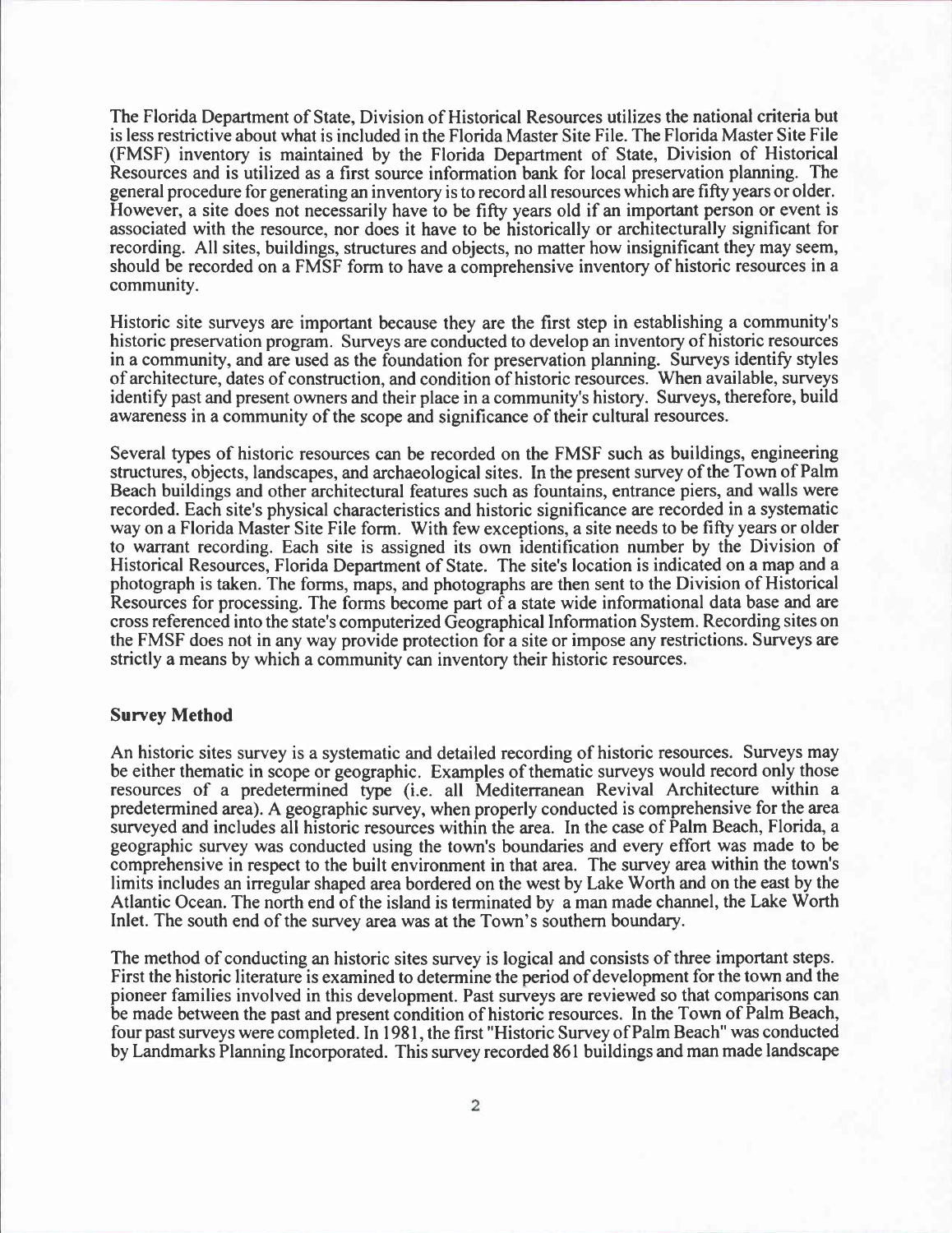features. The Historic Palm Beach County Preservation Board updated the original survey in 1988. Although the second survey only extended north to Country Club Road, the Board looked at properties that were built prior to 1947. Research Atlantica, Inc. performed the third and forth surveys in 1997 and 2004, extending the boundaries ofthe survey north to the Lake Worth Inlet. The 1997 survey identified 1151 sites built before 1947. In 2004, 1129 sites were recorded that were built before 1955. Since that time updating the survey has been incorporated as a requirement in the Historic Preservation Element ofthe Town's Comprehensive Plan. It is hoped that an update of the survey will be made every five years.

The second step in an historic site survey is the field work. Windshield and pedestrian surveys were conducted to determine what additional structures from the history of Palm Beach were still intact. Site data was recorded, photographs were taken and confirmation of building dates was attempted by interviewing property owners and by reviewing the records available in the Town of Palm Beach Planning, Zoning & Building Department. This basic information was then recorded on Florida Master Site File forms. Maps were also gathered for every form so that all properties could be easily found by interested parties. All information was entered on the computer by Sandra Norman, Ph.D. on the required State of Florida computer program. All forms will be sent to Tallahassee in both digital and hard copies as required.

Final analysis of the properties was completed and recommendations were made for future action at a regularly scheduled Landmarks Commission meeting on December 16, 2010. The newly identified sites will be reviewed the Landmarks Commission in an effort to identify possible new local landmarks. Final reports are available to the public through the Planning, Zoning  $\&$  Building Department of the Town of Palm Beach, Florida.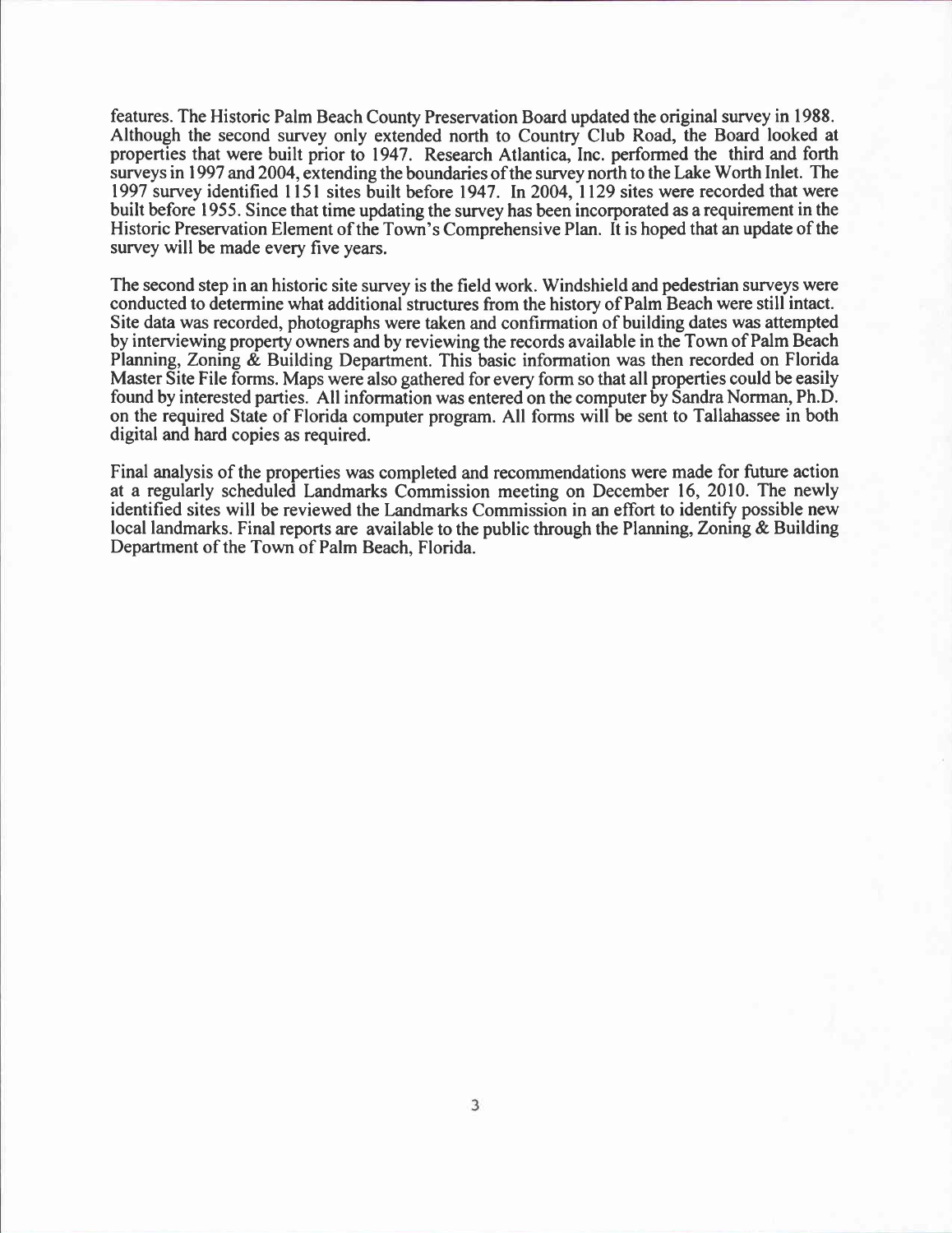## THE GROWTH AND DEVELOPMENT OF THE TOWN OF PALM BEACH

## A CHRONOLOGICAL OVERVIEW

The topographical area which encompasses the Town of Palm Beach is known as the Atlantic Coastal Ridge. This geographical term is used to describe a narrow ridge that extends along the eastern coast of the United States from Georgia to the southern portion of Dade County. Palm Beach is located within the coastal low lands portion of the ridge where the rock formation is known as the Anastasia Formation. Formed approximately 100,000 years ago, Anastasia is porous bedrock composed of coquina and is known as a fair to good aquifer. The Atlantic Coastal Ridge, considered , is also called the rim of the Everglades.'

Prior to the sixteenth century discovery of Florida by Spanish explorers, the area around today's Palm Beach was inhabited by Native Americans. Nomadic hunters roamed throughout Florida for 10,000 years before European settlement began. Although the specific Indian group that lived in this area is unknown it is believed that they were either the Jaega or Ais Indians.<sup> $2$ </sup> These semi-nomadic Indians were hunters and gatherers who settled near streams, inlets and coastal areas where fish and game were plentiful. By the late 1700s all of the native population had died from either European diseases, warfare or slavery.<sup>3</sup>

Spanish exploration and settlement of Florida began in l5l3 with Ponce de Leon. Other sixteenth century Spanish explorers included Panfilo de Narvaez and Hernando de Soto. While no definitive references have been made to the Palm Beach area, it is quite possible that Spanish ships returning to Spain laden with New World treasures sailed past Palm Beach where Gulf Stream currents are close to shore. Frequent hurricanes were responsible for the wrecks of numerous treasure ships which in turn have given Palm Beach County its nickname as the "Gold Coast" or "Treasure Coast".

Ownership of Florida changed frequently. Spain, Great Britain and France wrestled for control of the peninsula from the late 1500s through the early 1800s. By 1814 the United States gained control and the Adams-Otis Treaty of 1819 solidified the American position.

### Exploration and Early Settlement

Because of Lake Worth's remote location and the difficulty of transportation, settlement of the area today known as Palm Beach did not occur until the last half of the nineteenth century. General Worth, whose name was given to the lake camped on the island at the end of the Second Seminole War in 1841 "but left the place unknown and unnamed."<sup>4</sup>

<sup>2</sup>Interview with Robert Carr, Dade County Archaeologist, Miami, FL, 8 April 1996.

<sup>3</sup>Joan E. Gill and Beth R. Read, eds., Born of the Sun, (Hollywood, Florida: Florida Bicentennial Commemorative Journal, Inc., 1975) 41.

<sup>4</sup>"Pioneer Life," Palm Beach Life, 15, March, 1932.

<sup>&</sup>lt;sup>1</sup>John Edward Hoffmeister, Land from the Sea: The Geologic Story of South Florida, (Coral Gables: 1974), 21.